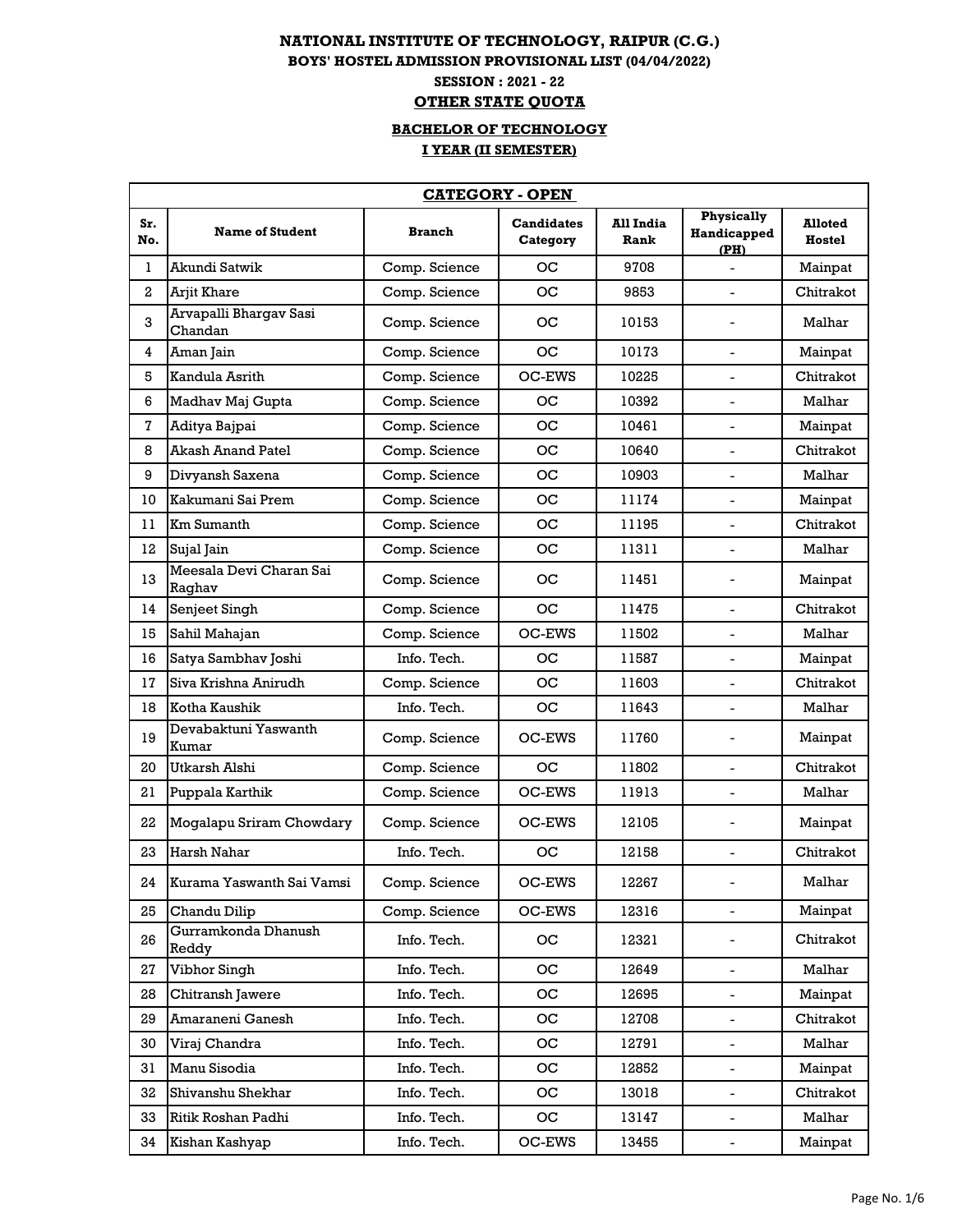| 35 | Kintali Adarsh                       | Info. Tech.   | oс           | 13514  |                              | Chitrakot |
|----|--------------------------------------|---------------|--------------|--------|------------------------------|-----------|
| 36 | <b>Arpit Kumar Bhatnagar</b>         | Info. Tech.   | OС           | 13744  | $\blacksquare$               | Malhar    |
| 37 | Shivam Upadhyay                      | Info. Tech.   | OC-EWS       | 13864  |                              | Mainpat   |
| 38 | Mohit Mishra                         | Info. Tech.   | OC-EWS       | 13960  | $\blacksquare$               | Chitrakot |
| 39 | Paras Singh Parihar                  | Info. Tech.   | OC-EWS       | 14034  |                              | Malhar    |
| 40 | Piyush Gaur                          | Info. Tech.   | OC-EWS       | 14122  | $\overline{a}$               | Mainpat   |
| 41 | Chakradhar Makham                    | Comp. Science | OBC-NCL      | 14261  | $\blacksquare$               | Chitrakot |
| 42 | Kalyanam Yaswanth                    | Info. Tech.   | OC-EWS       | 14369  |                              | Malhar    |
| 43 | <b>Tanmay Patel</b>                  | Info. Tech.   | OC-EWS       | 14394  | $\blacksquare$               | Mainpat   |
| 44 | Valisetty Uday                       | Comp. Science | OBC-NCL      | 14563  | $\mathbf{r}$                 | Chitrakot |
| 45 | Rahul                                | Comp. Science | OBC-NCL      | 14638  |                              | Malhar    |
| 46 | Vanaparthi Uma Karthik<br>Rayudu     | Comp. Science | OBC-NCL      | 14774  | $\overline{a}$               | Mainpat   |
| 47 | Jonnalagadda Abhinandan<br>Gupta     | E & TC        | OC-EWS       | 14841  | $\blacksquare$               | Chitrakot |
| 48 | Survi Akhil                          | Comp. Science | OBC-NCL      | 15274  | $\blacksquare$               | Malhar    |
| 49 | Pentakota Deepak Sankar              | Comp. Science | OBC-NCL      | 15287  | $\mathbf{r}$                 | Mainpat   |
| 50 | Harishchandra Kumar                  | Comp. Science | OBC-NCL      | 15491  |                              | Chitrakot |
| 51 | Saurabh Raj                          | Comp. Science | OBC-NCL      | 15568  | $\blacksquare$               | Malhar    |
| 52 | Eshwar Varma Chithaluri              | Comp. Science | OBC-NCL      | 15752  |                              | Mainpat   |
| 53 | Seemala Devi Sri Charan              | Comp. Science | $\,$ OBC-NCL | 15926  |                              | Chitrakot |
| 54 | Abhisek Kumar                        | Inf. Tech.    | OBC-NCL      | 16127  |                              | Malhar    |
| 55 | Kushal Kumar Shahukari               | E & TC        | <b>OC</b>    | 16141  | $\overline{a}$               | Mainpat   |
| 56 | Deepak Yadav                         | Comp. Science | OBC-NCL      | 16148  | $\overline{a}$               | Chitrakot |
| 57 | Pushkar Pandey                       | $E & T$ C     | OС           | 16439  | $\overline{\phantom{0}}$     | Malhar    |
| 58 | Madupuri Charan Babu                 | E & TC        | <b>OC</b>    | 16546  | $\overline{a}$               | Mainpat   |
| 59 | Saransh Sharma                       | E & TC        | ос           | 16674  | $\blacksquare$               | Chitrakot |
| 60 | Abhinav Srinivas Ivaturi             | E & TC        | oс           | 17217  | $\blacksquare$               | Malhar    |
| 61 | Pratyush Nagpal                      | E & TC        | oс           | 17379  | $\blacksquare$               | Mainpat   |
| 62 | Arine Lakshmi Sai Kumar              | Inf. Tech.    | OBC-NCL      | 17690  |                              | Chitrakot |
| 63 | Kasu Chaitanya Reddy                 | E & TC        | OC-EWS       | 17871  | $\blacksquare$               | Malhar    |
| 64 | Ishaan Adarsh                        | E & TC        | OС           | 18103  |                              | Mainpat   |
| 65 | Dongadabipu V V S S S K P<br>Sandeep | E & TC        | OC-EWS       | 18401  |                              | Chitrakot |
| 66 | Aniket Kumar                         | E & TC        | $_{\rm OC}$  | 18574  | $\overline{\phantom{0}}$     | Malhar    |
| 67 | Suvvada Tejesh Kumar                 | Info. Tech.   | OBC-NCL      | 18674  | $\overline{\phantom{a}}$     | Mainpat   |
| 68 | Ashish Anand                         | $E & T$ C     | OС           | 18684  |                              | Chitrakot |
| 69 | Vishal Kumar Pandey                  | E & TC        | OC-EWS       | 18752  | $\blacksquare$               | Malhar    |
| 70 | Rohit Kumar                          | Info. Tech.   | OBC-NCL      | 18757  |                              | Mainpat   |
| 71 | Vikash Kumar                         | Info. Tech.   | OBC-NCL      | 18801  |                              | Chitrakot |
| 72 | Virat Raj                            | E & TC        | OC-EWS       | 18859  | $\blacksquare$               | Malhar    |
| 73 | Pommurapalli A Yuvasainath           | E & TC        | OC-EWS       | 18885  | $\qquad \qquad \blacksquare$ | Mainpat   |
| 74 | Avyukt R Kumar                       | Info. Tech.   | OBC-NCL      | 19,161 | $\overline{a}$               | Chitrakot |
| 75 | Sasapu Appala Naidu                  | Info. Tech.   | OBC-NCL      | 19203  | $\overline{\phantom{a}}$     | Malhar    |
| 76 | Nellore.Eswaraiah.Bharath            | Info. Tech.   | OBC-NCL      | 19,467 | $\overline{\phantom{a}}$     | Mainpat   |
| 77 | Yashraj Srivastava                   | E & TC        | <b>OC</b>    | 19607  | $\overline{a}$               | Chitrakot |
| 78 | Pranjal Naman                        | E & TC        | OС           | 19696  | $\blacksquare$               | Malhar    |
| 79 | Chikane Prajwal Anil                 | Info. Tech.   | OBC-NCL      | 19995  | $\overline{\phantom{a}}$     | Mainpat   |
| 80 | Devendra Singh                       | Info. Tech.   | OBC-NCL      | 20312  |                              | Chitrakot |
|    |                                      |               |              |        |                              |           |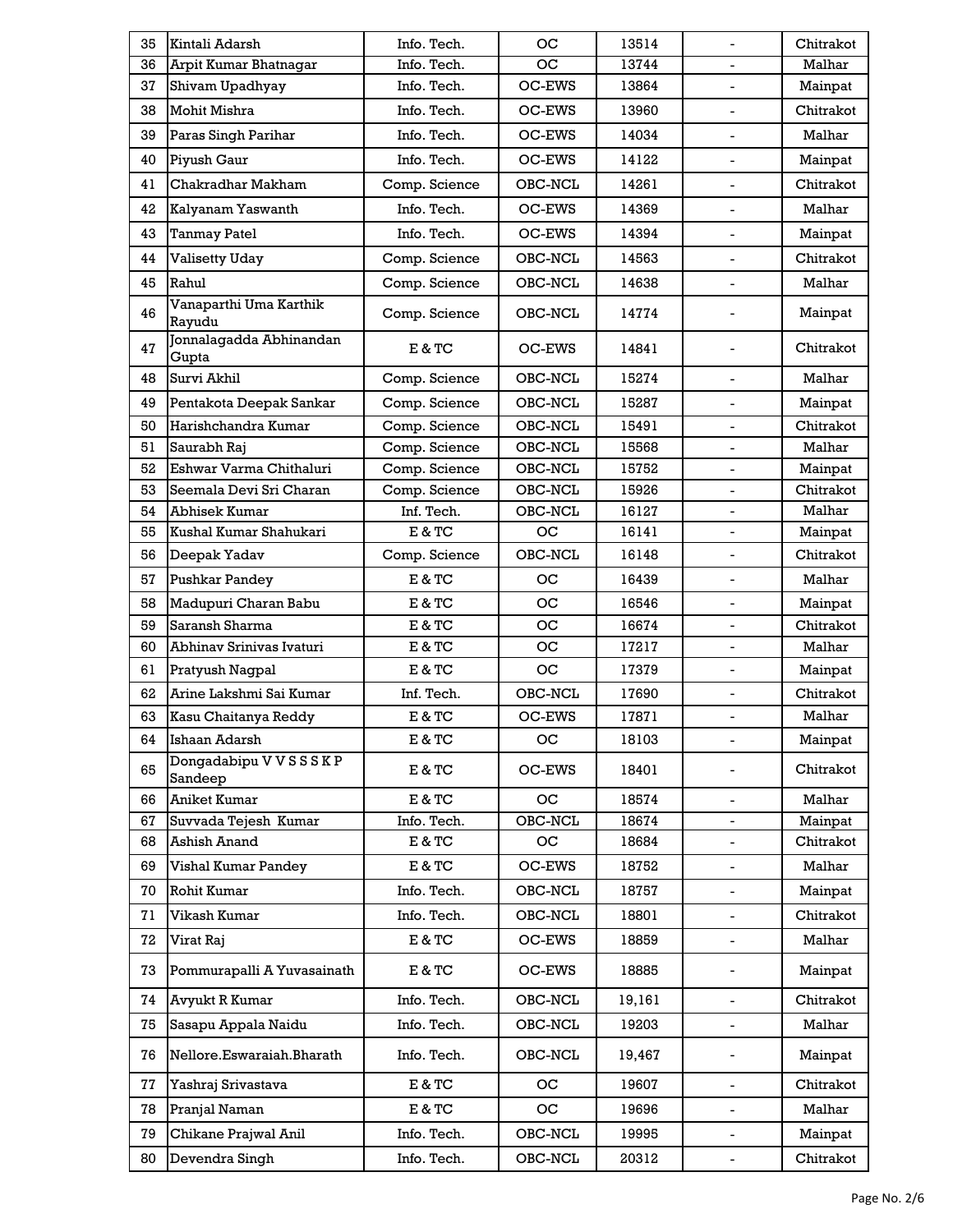| 81  | Challagundla Venkata Sai<br>Teja | Info. Tech.       | OBC-NCL | 20443  |                          | Malhar    |
|-----|----------------------------------|-------------------|---------|--------|--------------------------|-----------|
| 82  | Sachin Saini                     | E & TC            | OBC-NCL | 20518  | $\blacksquare$           | Mainpat   |
| 83  | Gudimetla Lokeshwar Reddy        | E & TC            | OC-EWS  | 21344  |                          | Chitrakot |
| 84  | Prince Tripathi                  | E & TC            | OC-EWS  | 21464  | $\overline{a}$           | Malhar    |
| 85  | Madineni Vasanth Kumar           | E & TC            | OC-EWS  | 21500  |                          | Mainpat   |
| 86  | Dhulipala Karthikeya             | E & TC            | OC-EWS  | 21650  | $\overline{a}$           | Chitrakot |
| 87  | Uday Sharma                      | Electrical        | OC      | 23184  | $\overline{a}$           | Malhar    |
| 88  | Raju Kumar                       | E & TC            | OBC-NCL | 23246  | $\overline{a}$           | Mainpat   |
| 89  | Karan Kumar                      | E & TC            | OBC-NCL | 23467  | $\overline{\phantom{0}}$ | Chitrakot |
| 90  | Rashmiprakash Satapathy          | <b>ELECTRICAL</b> | OC      | 23527  | $\overline{a}$           | Malhar    |
| 91  | Chinmaya Kumar Das               | Electrical        | OC      | 23735  | $\overline{a}$           | Mainpat   |
| 92  | Perisetty Jyothi Swaroop         | E & TC            | OBC-NCL | 23967  | $\overline{a}$           | Chitrakot |
| 93  | Kundan Kumar                     | E & TC            | OBC-NCL | 24287  | $\overline{\phantom{0}}$ | Malhar    |
| 94  | Abhilash Kar                     | Electrical        | OC      | 24466  |                          | Mainpat   |
| 95  | <b>Kumar Utsav</b>               | Electrical        | OС      | 25192  | $\overline{\phantom{0}}$ | Chitrakot |
| 96  | Manish .Deepak .Nandurkar        | E & TC            | OBC-NCL | 25443  |                          | Malhar    |
| 97  | Vipul Kumar Kushwaha             | E & TC            | OBC-NCL | 25461  | $\overline{a}$           | Mainpat   |
| 98  | Ankit Kumar                      | E & TC            | OС      | 251100 | Yes                      | Chitrakot |
| 99  | Hrushikesh Ratnakar Kadam        | Electrical        | OС      | 450508 | Yes                      | Malhar    |
| 100 | Ritesh Kumar Singh               | Mechanical        | OC      | 614042 | Yes                      | Mainpat   |

| <b>CATEGORY - OC- EWS</b> |                                      |               |                               |                   |                                   |                          |  |  |
|---------------------------|--------------------------------------|---------------|-------------------------------|-------------------|-----------------------------------|--------------------------|--|--|
| Sr.<br>No.                | <b>Name of Student</b>               | <b>Branch</b> | <b>Candidates</b><br>Category | All India<br>Rank | Physically<br>Handicapped<br>(PH) | <b>Alloted</b><br>Hostel |  |  |
| Ŧ.                        | Ayan Paliwal                         | Electrical    | OC-EWS                        | 25672             |                                   | Chitrakot                |  |  |
| 2                         | Mantripragada Vinay<br>Chandra Dattu | Mechanical    | OC-EWS                        | 25764             |                                   | Malhar                   |  |  |
| 3                         | Pranav Kumar Singh                   | Electrical    | OC-EWS                        | 26249             |                                   | Mainpat                  |  |  |
| 4                         | Devesh Kumar Pandey                  | Electrical    | OC-EWS                        | 27051             |                                   | Chitrakot                |  |  |
| 5                         | Mohit Dua                            | Electrical    | OC-EWS                        | 27101             |                                   | Malhar                   |  |  |
| 6                         | P.Bindu Prasad Reddy                 | Electrical    | OC-EWS                        | 28530             |                                   | Mainpat                  |  |  |
| 7                         | Ashish Tyagi                         | Electrical    | OC-EWS                        | 28535             |                                   | Chitrakot                |  |  |
| 8                         | Ayush Pratap Singh                   | Electrical    | OC-EWS                        | 28652             |                                   | Malhar                   |  |  |
| 9                         | Shaik Madeensha                      | Electrical    | OC-EWS                        | 28876             |                                   | Mainpat                  |  |  |
| 10                        | Gulshan Kumar                        | E & TC        | OC-EWS                        | 306558            | Yes                               | Chitrakot                |  |  |
| 11                        | Avula Sai Teja                       | Info. Tech.   | OC-EWS                        | 322104            | Yes                               | Malhar                   |  |  |

|              | <b>CATEGORY - OBC</b>                |               |                               |                   |                                   |                          |  |  |  |
|--------------|--------------------------------------|---------------|-------------------------------|-------------------|-----------------------------------|--------------------------|--|--|--|
| Sr.<br>No.   | <b>Name of Student</b>               | <b>Branch</b> | <b>Candidates</b><br>Category | All India<br>Rank | Physically<br>Handicapped<br>(PH) | <b>Alloted</b><br>Hostel |  |  |  |
|              | Yash Raj                             | E & TC        | OBC-NCL                       | 25639             |                                   | Mainpat                  |  |  |  |
| $\mathbf{2}$ | Chukkala Satya Surya Siva<br>Krishna | E & TC        | OBC-NCL                       | 25724             |                                   | Chitrakot                |  |  |  |
| 3            | Piyush Kumar                         | E & TC        | OBC-NCL                       | 25755             |                                   | Malhar                   |  |  |  |
| 4            | Hemant Pradeep Modi                  | E & TC        | OBC-NCL                       | 26491             |                                   | Mainpat                  |  |  |  |
| 5            | Palagani Gowri Shankar               | E & TC        | OBC-NCL                       | 26729             |                                   | Chitrakot                |  |  |  |
| 6            | Shashi Bhushan Kumar                 | Electrical    | OBC-NCL                       | 29920             |                                   | Malhar                   |  |  |  |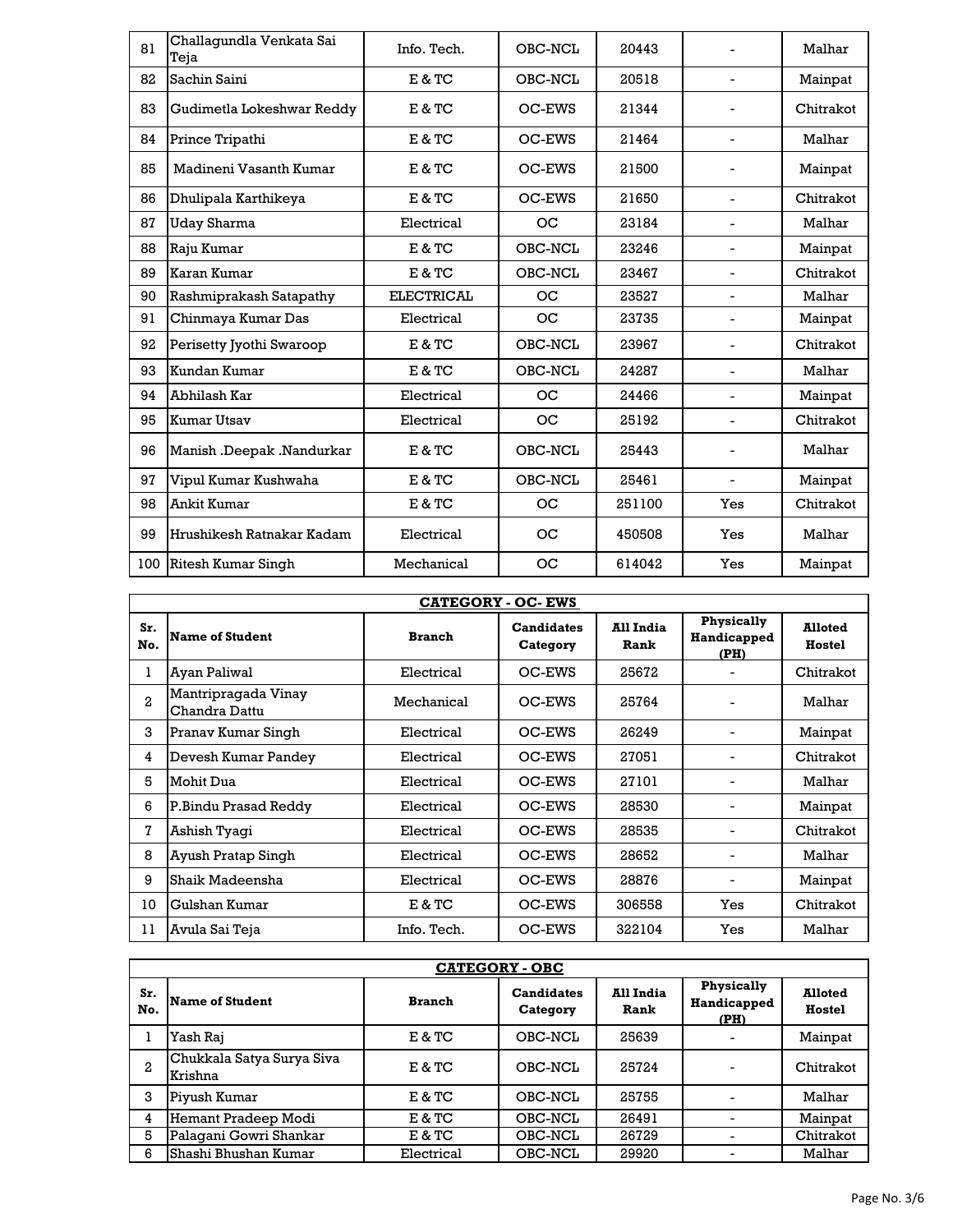| 7  | Radhey Shyam Kumawat                        | Electrical | OBC-NCL | 30190 | $\blacksquare$           | Mainpat   |
|----|---------------------------------------------|------------|---------|-------|--------------------------|-----------|
| 8  | Anshuman Singh                              | Electrical | OBC-NCL | 30245 |                          | Chitrakot |
| 9  | Akash Kumar                                 | Electrical | OBC-NCL | 30468 | $\overline{a}$           | Malhar    |
| 10 | Akash Modanwal                              | Electrical | OBC-NCL | 31441 | $\overline{a}$           | Mainpat   |
| 11 | Souray Kumar                                | Electrical | OBC-NCL | 31733 | $\blacksquare$           | Chitrakot |
| 12 | Gauray Kumar                                | Electrical | OBC-NCL | 31750 | $\overline{a}$           | Malhar    |
| 13 | Muri Bhanu Sreekar                          | Electrical | OBC-NCL | 31818 | $\overline{a}$           | Mainpat   |
| 14 | Sahil Kumar Shah                            | Electrical | OBC-NCL | 32334 |                          | Chitrakot |
| 15 | Harsh Jangir                                | Electrical | OBC-NCL | 32761 | $\blacksquare$           | Malhar    |
| 16 | Ashish Anand                                | Electrical | OBC-NCL | 32779 | $\overline{a}$           | Mainpat   |
| 17 | Lokesh Kumar Prajapat                       | Electrical | OBC-NCL | 33260 | $\blacksquare$           | Chitrakot |
| 18 | Avinash Kumar                               | Mechanical | OBC-NCL | 36736 | $\overline{a}$           | Malhar    |
| 19 | <b>Ankit Kumar</b>                          | Mechanical | OBC-NCL | 40630 | $\overline{a}$           | Mainpat   |
| 20 | Lolabhattu Shyam Sai Veera<br>Venkata Varma | Mechanical | OBC-NCL | 40723 |                          | Chitrakot |
| 21 | <b>Md Arshad</b>                            | Mechanical | OBC-NCL | 41011 |                          | Malhar    |
| 22 | Divyanshu Kumar                             | Mechanical | OBC-NCL | 41310 | $\overline{a}$           | Mainpat   |
| 23 | Abhishek Kumar Roy                          | Mechanical | OBC-NCL | 41375 | $\overline{a}$           | Chitrakot |
| 24 | Abhishek Singh                              | Mechanical | OBC-NCL | 41607 | $\overline{a}$           | Malhar    |
| 25 | Ayush Prajapati                             | Mechanical | OBC-NCL | 42843 | $\overline{a}$           | Mainpat   |
| 26 | Mayank Bharti                               | Mechanical | OBC-NCL | 43242 | $\overline{a}$           | Chitrakot |
| 27 | Tharun.R                                    | Mechanical | OBC-NCL | 43252 | $\overline{\phantom{0}}$ | Malhar    |
| 28 | Maranjan Sinha                              | Mechanical | OBC-NCL | 43463 | $\blacksquare$           | Mainpat   |
| 29 | <b>Bhupendra Singh Patel</b>                | Mechanical | OBC-NCL | 44161 | $\overline{a}$           | Chitrakot |
| 30 | Vasudev Jangid                              | Civil      | OBC-NCL | 45271 |                          | Malhar    |
| 31 | Mohammad Muddasir                           | Civil      | OBC-NCL | 45681 |                          | Mainpat   |
| 32 | Vineet Kumar Lal                            | Chemical   | OBC-NCL | 46856 | $\overline{\phantom{0}}$ | Chitrakot |
| 33 | Bhupendra Kumar Gehlot                      | Chemical   | OBC-NCL | 47907 | $\blacksquare$           | Malhar    |
| 34 | Somil Singh                                 | Civil      | OBC-NCL | 48393 |                          | Mainpat   |
| 35 | Rohit Saini                                 | Civil      | OBC-NCL | 48569 | $\blacksquare$           | Chitrakot |
| 36 | Anukul                                      | Chemical   | OBC-NCL | 48754 | $\overline{\phantom{0}}$ | Malhar    |
| 37 | Piyush Raj                                  | Civil      | OBC-NCL | 50019 |                          | Mainpat   |
| 38 | Dayanand Kumar                              | Civil      | OBC-NCL | 50067 | $\overline{a}$           | Chitrakot |
| 39 | Nirbhay Kumar Nirala                        | Civil      | OBC-NCL | 50197 |                          | Malhar    |
| 40 | Sumit Kumar                                 | Chemical   | OBC-NCL | 51359 |                          | Mainpat   |
| 41 | Keshav Aryan                                | Civil      | OBC-NCL | 51515 | $\blacksquare$           | Chitrakot |
| 42 | Deepak Kumar                                | Civil      | OBC-NCL | 51583 | $\overline{\phantom{0}}$ | Malhar    |
| 43 | Aadarsh Saurav                              | Chemical   | OBC-NCL | 51847 |                          | Mainpat   |
| 44 | Nitish Madheshiya                           | Chemical   | OBC-NCL | 53240 | $\blacksquare$           | Chitrakot |
| 45 | Prince Kumar                                | Chemical   | OBC-NCL | 53426 |                          | Malhar    |
| 46 | Rahul Kumar                                 | Civil      | OBC-NCL | 53788 |                          | Mainpat   |
| 47 | Amitabh Yadav                               | Civil      | OBC-NCL | 54042 | $\blacksquare$           | Chitrakot |
| 48 | Md Shamshul Qamar                           | Chemical   | OBC-NCL | 54332 | $\overline{\phantom{a}}$ | Malhar    |
| 49 | Rahul Azad                                  | Chemical   | OBC-NCL | 54393 | $\overline{\phantom{0}}$ | Mainpat   |
| 50 | Laxman Fagoria                              | Civil      | OBC-NCL | 54539 | $\blacksquare$           | Chitrakot |
| 51 | Jitendra Singh                              | Civil      | OBC-NCL | 54738 | $\blacksquare$           | Malhar    |
| 52 | Mukesh Kumar Ray                            | Chemical   | OBC-NCL | 54803 |                          | Mainpat   |
| 53 | Sagar Raj                                   | Civil      | OBC-NCL | 54848 |                          | Chitrakot |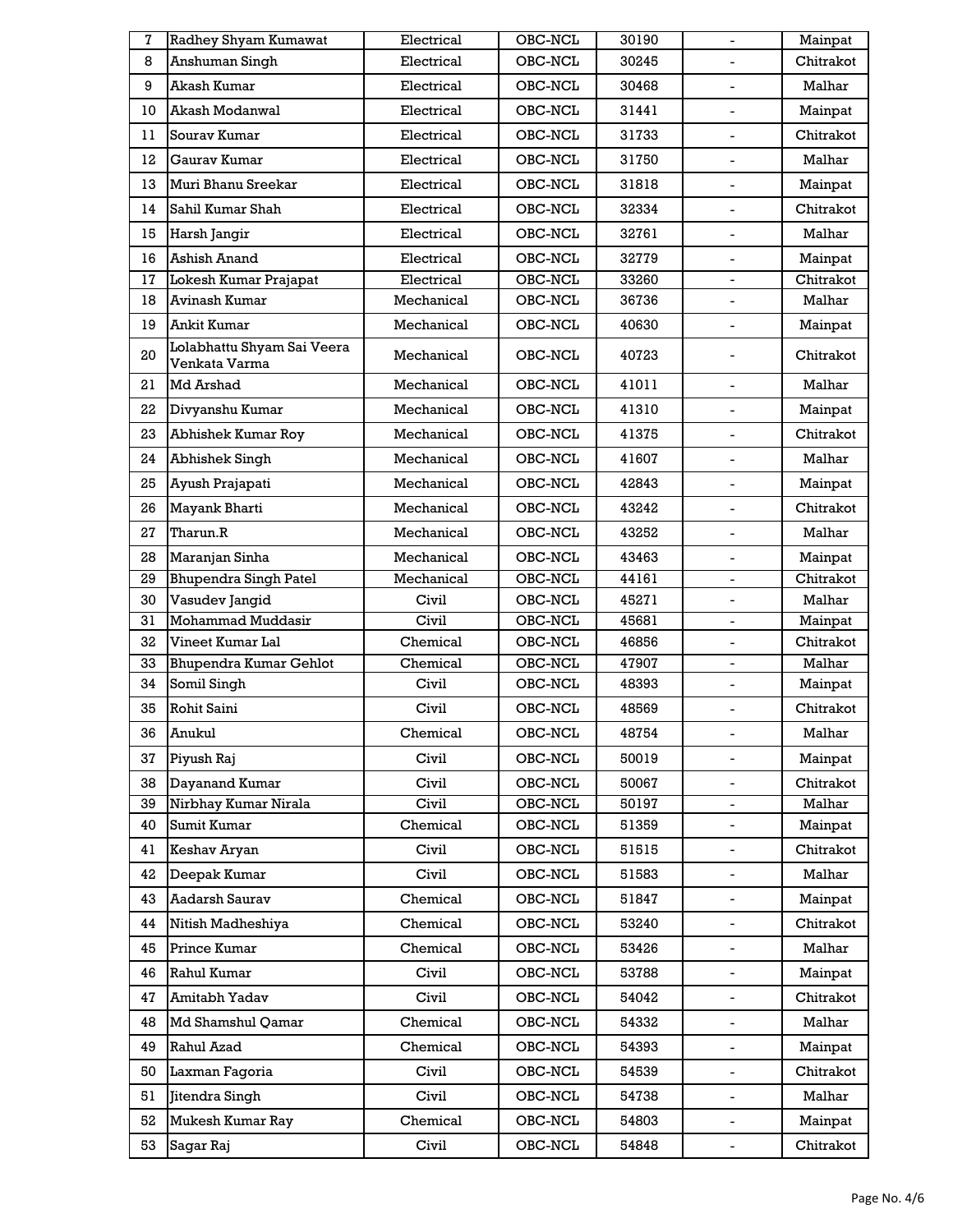| 54 | Manish Singh Meena | Chemical      | OBC-NCL | 55038  | -                        | Malhar    |
|----|--------------------|---------------|---------|--------|--------------------------|-----------|
| 55 | Tammineni Santosh  | Civil         | OBC-NCL | 55538  | $\overline{\phantom{0}}$ | Mainpat   |
| 56 | Dilip Kumar        | Comp. Science | OBC-NCL | 212540 | Yes                      | Chitrakot |
| 57 | Badi Krishna       | E & TC        | OBC-NCL | 351071 | Yes                      | Malhar    |
| 58 | Pappala Rakesh     | Civil         | OBC-NCL | 477779 | Yes                      | Mainpat   |
| 59 | Amit Kumar Sahoo   | Civil         | OBC-NCL | 671677 | Yes                      | Chitrakot |

|                  | <b>CATEGORY - SC</b>          |               |                               |                          |                                          |                          |  |  |
|------------------|-------------------------------|---------------|-------------------------------|--------------------------|------------------------------------------|--------------------------|--|--|
| Sr.<br>No.       | <b>Name of Student</b>        | <b>Branch</b> | <b>Candidates</b><br>Category | <b>All India</b><br>Rank | <b>Physically</b><br>Handicapped<br>(PH) | <b>Alloted</b><br>Hostel |  |  |
| 1                | Ashish Rajwar                 | Comp. Science | SC                            | 45125                    | $\blacksquare$                           | Malhar                   |  |  |
| $\boldsymbol{2}$ | Tanmay Chandorkar             | Comp. Science | SC                            | 65507                    | $\overline{a}$                           | Mainpat                  |  |  |
| 3                | <b>Harshal Wasnik</b>         | Comp. Science | SC                            | 68181                    | $\overline{a}$                           | Chitrakot                |  |  |
| 4                | Katikidala Bhuvan             | <b>CSE</b>    | SC                            | 69372                    | $\overline{a}$                           | Malhar                   |  |  |
| 5                | Arjun                         | Comp. Science | SC                            | 70073                    | $\blacksquare$                           | Mainpat                  |  |  |
| 6                | Aman Singh                    | Info. Tech.   | SC                            | 71766                    | $\overline{a}$                           | Chitrakot                |  |  |
| 7                | <b>Ritesh Regar</b>           | IT            | SC                            | 74893                    | $\overline{\phantom{0}}$                 | Malhar                   |  |  |
| 8                | <b>Abhishek Mahato</b>        | Info. Tech.   | SC                            | 78407                    | $\overline{\phantom{0}}$                 | Mainpat                  |  |  |
| 9                | <b>Aditya Prasad</b>          | IT            | SC                            | 79036                    | $\overline{\phantom{0}}$                 | Chitrakot                |  |  |
| 10               | Priyanshu Raj                 | IT            | SC                            | 80289                    | $\overline{a}$                           | Malhar                   |  |  |
| 11               | Rajesh Engle                  | Info. Tech.   | SC                            | 81724                    | $\overline{a}$                           | Mainpat                  |  |  |
| 12               | Siva Sai Tarun                | E & TC        | SC                            | 82887                    | $\overline{a}$                           | Chitrakot                |  |  |
| 13               | Devbrat Kumar                 | Info. Tech.   | SC                            | 83941                    | $\overline{a}$                           | Malhar                   |  |  |
| 14               | Bhupati Rehan                 | E & TC        | SC                            | 88341                    | $\overline{a}$                           | Mainpat                  |  |  |
| 15               | Karlapudi Dileep              | E & TC        | SC                            | 93956                    | $\overline{a}$                           | Chitrakot                |  |  |
| 16               | Kritesh Moyal                 | E & TC        | SC                            | 97724                    | $\overline{\phantom{0}}$                 | Malhar                   |  |  |
| 17               | Jatin Kumar Maurya            | E & TC        | SC                            | 98874                    | $\overline{\phantom{0}}$                 | Mainpat                  |  |  |
| 18               | Gawai Ajay Subhash            | E & TC        | SC                            | 99324                    | $\overline{a}$                           | Chitrakot                |  |  |
| 19               | Thirunagari Nikhil Karthikeya | E & TC        | SC                            | 101348                   | -                                        | Malhar                   |  |  |
| 20               | Priyanshu Pratik Sethi        | Electrical    | SC                            | 109834                   | $\overline{a}$                           | Mainpat                  |  |  |
| 21               | Shashank Shekhar              | Electrical    | SC                            | 110717                   | $\overline{a}$                           | Chitrakot                |  |  |
| 22               | <b>Rohit Das</b>              | Electrical    | SC                            | 110852                   | ÷.                                       | Malhar                   |  |  |
| 23               | Pratap                        | Electrical    | SC                            | 111260                   | $\overline{\phantom{0}}$                 | Mainpat                  |  |  |
| 24               | Shravan Kumar                 | Electrical    | SC                            | 114536                   | $\overline{\phantom{0}}$                 | Chitrakot                |  |  |
| 25               | Akshay Kumar Kondru           | Mechanical    | SC                            | 115035                   | $\overline{\phantom{0}}$                 | Malhar                   |  |  |
| 26               | Vipul Dev                     | Electrical    | ${\rm SC}$                    | 116834                   | $\blacksquare$                           | Mainpat                  |  |  |
| 27               | <b>Abhisek Mallick</b>        | Mechanical    | SC                            | 119558                   | $\overline{\phantom{0}}$                 | Chitrakot                |  |  |
| 28               | Vishal Kumar                  | Mechanical    | SC                            | 124001                   | $\overline{\phantom{0}}$                 | Malhar                   |  |  |
| 29               | Sahil Shrawan Khobragade      | Civil         | SC                            | 131029                   | Ξ.                                       | Mainpat                  |  |  |
| 30               | Piyush Kumar                  | Mechanical    | SC                            | 134811                   | $\blacksquare$                           | Chitrakot                |  |  |
| 31               | Shivam                        | Mechanical    | SC                            | 134887                   | $\overline{\phantom{0}}$                 | Malhar                   |  |  |
| 32               | Ashish Kumar Sethi            | Civil         | SC                            | 135406                   | $\overline{\phantom{0}}$                 | Mainpat                  |  |  |
| 33               | Deepak                        | Comp. Science | SC                            | 828590                   | Yes                                      | Chitrakot                |  |  |